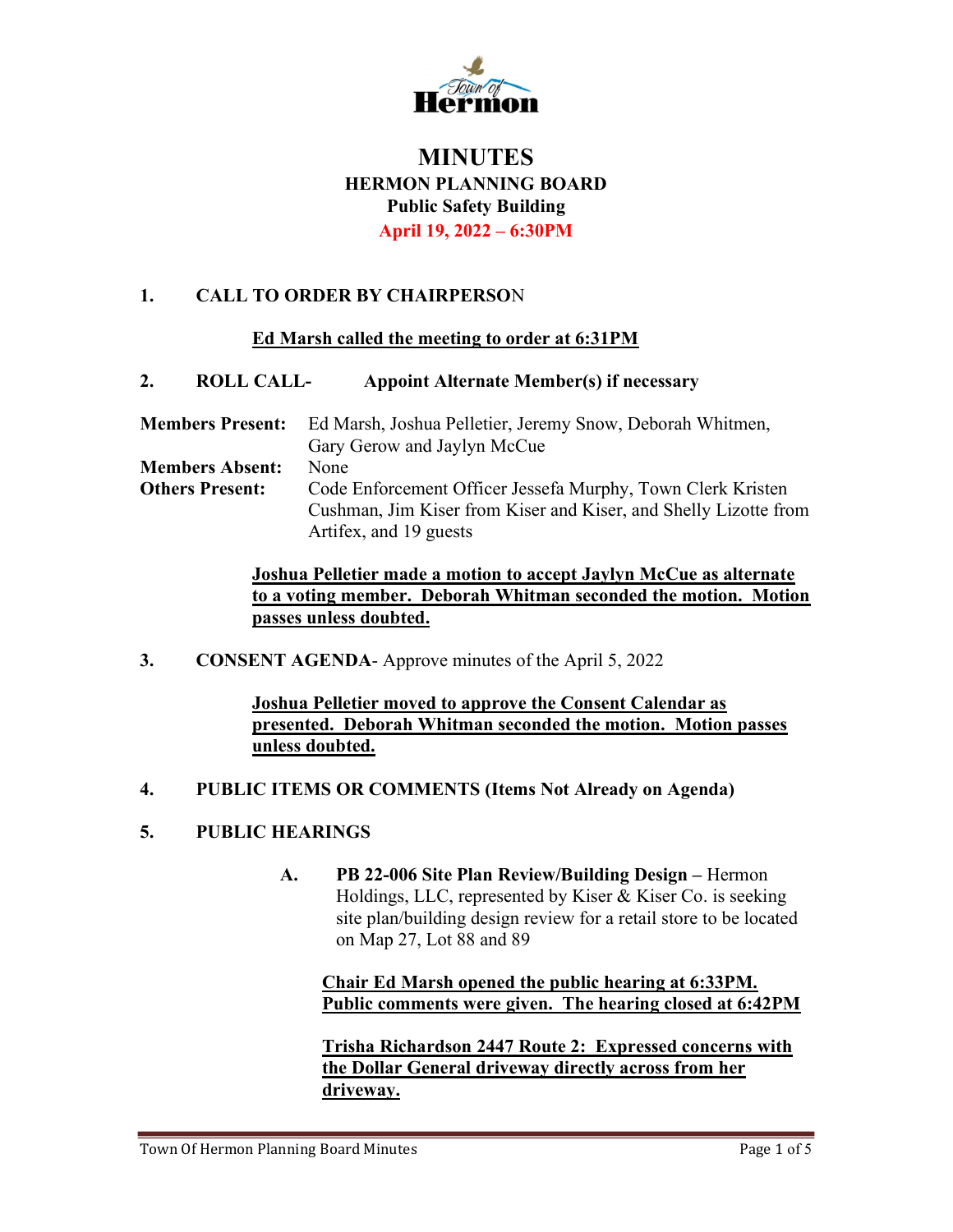

Rose Aubry 2459 Route 2: Has the same concerns with driveway placement for the Dollar General and traffic flow.

David Demmons 2428 Route 2: What will the exterior side of the Dollar General look like? Will the lightening face downward? Concern there is not a sidewalk to Dollar General for the High School students to be able to safely walk from Danforth's Plaza to dollar store.

Ed Marsh: The sides of the Dollar General will be gray siding.

Jim Kiser from Kiser and Kiser: Lighting will be down cast. Driveway entrance is preferred by DOT to be across from another entrance vs off set. DOT has already permitted the driveway entrance.

B. PB 22-007 Subdivision Amendment for Bayberry Ridge Estates (Boxwood Lane) – Hermon Properties, LLC represented by Kiser & Kiser Co. is seeking Subdivision Amendment approval. The amendment proposes to add 3 lots to Bayberry Ridge with each lot having frontage on Pine Tree Road.

Chair Ed Marsh opened the public hearing at 6:47PM. No public comments were given. The hearing closed at 6:49PM

Jim Kiser: Single family homes and the driveway with be accessed through the subdivision.

C. PB 22-008 Site Plan Review/Building Design 6 New Boston Road – Robert Leighton is seeking site plan/building design review for commercial property to be located at 6 New Boston Road, Map 28 Lot 4

## Chair Ed Marsh opened the public hearing at 6:52PM. No public comments were given. The hearing closed at 6:53PM

Dean Smart Milford ME: Site plan is for a 28x40 garage on a slab for Bruce Coulter Carpentry.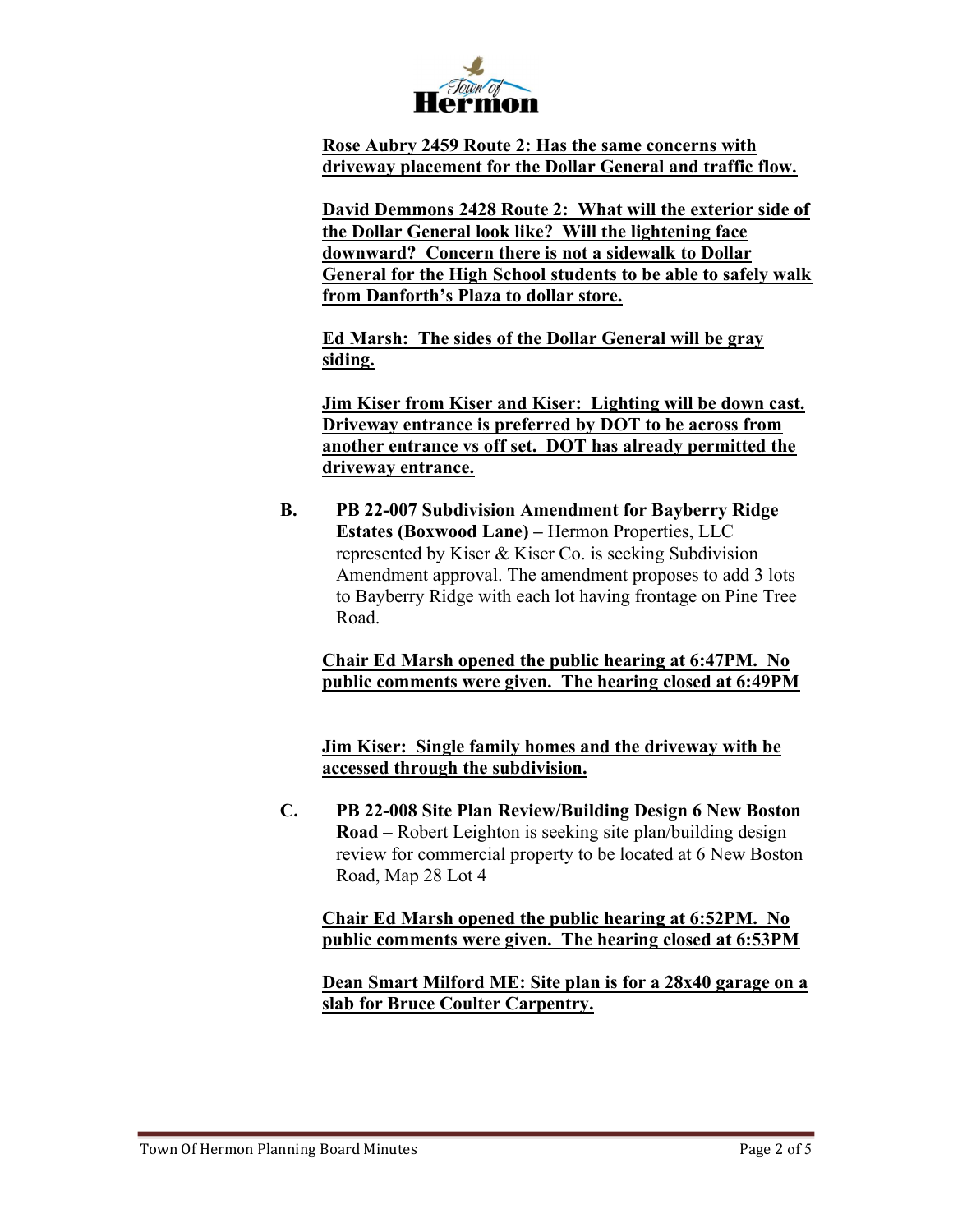

D. PB 22-009 Preliminary Subdivision Sketch Plan for Newburgh Rd/Pendleton Dr.– W. L. Properties, LLC. Represented by Artifex Architects & Engineers is requesting a Sketch Plan Review of a proposed project to be located at Newburgh Rd/Pendleton Dr Map 11 Lot 15.

Chair Ed Marsh opened the public hearing at 6:58PM. Public comments were given. The hearing closed at 7:07PM

Shelly Lizotte form Artifex is presenting for Scott Pelletier: Site plan is 41 acres in Agricultural Forestry for 5 additional lots.

Jeannie Zeile 6 Pendleton Dr: Concerns include increased traffic; how much forestry will be lost and size of buffer behind her property.

Richard Finson 315 Newburgh Rd: Concerns with water running down to his property.

Heidi LeBlanc 34 Pendleton Dr: Concerns with traffic and asked if the entrance could be moved.

Ed Marsh: Preference is to enter onto a road from a subdivision per the ordinance.

Deborah Whitman: What is the speed in this area?

Ed Marsh: Speed limits are set by DOT. This area is 45 MPH.

Shelly Lizotte: A 50-foot buffer will be behind the property at 6 Pendleton Dr in addition to the 50-foot buffer currently in place making a total buffer of 100-feet. This project does not require a Storm Water Permit. This project will have a permit by rule for the State for drainage on how it will be handled and erosion control measures. The water run-off will be captured with a cross culvert and diverted towards undeveloped wetlands not downwards toward the larger wetland area below.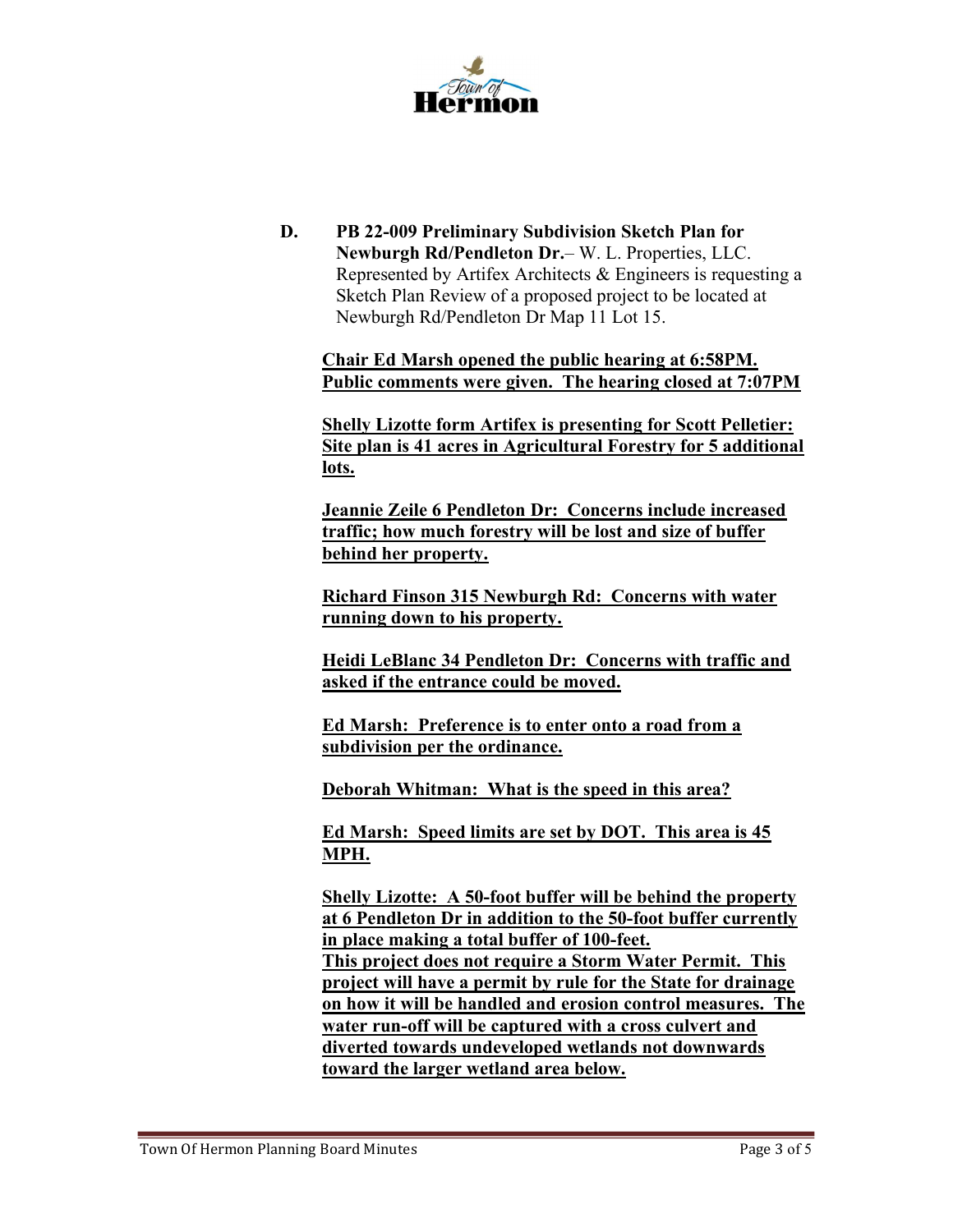

## 6. SHEDULED AGENDA ITEMS

#### A. New Business

#### Act on New Business:

A. PB 22-006 Site Plan Review/Building Design – Hermon Holdings, LLC, represented by Kiser & Kiser Co. is seeking site plan/building design review for a retail store to be located on Map 27, Lot 88 and 89

### Joshua Pelletier moved to approve 22-006. Deborah Whitman seconded the motion. The motion was accepted. Motion passes 5-0, Jaylyn McCue abstained.

B. PB 22-007 Subdivision Amendment for Bayberry Ridge Estates (Boxwood Lane) – Hermon Properties, LLC represented by Kiser & Kiser Co. is seeking Subdivision Amendment approval. The amendment proposes to add 3 lots to Bayberry Ridge with each lot having frontage on Pine Tree Road.

Deborah Whitman moved to approve 22-007. Gary Gerow seconded the motion. The motion was accepted. Motion passes 6-0.

C. PB 22-008 Site Plan Review/Building Design 6 New Boston Road – Robert Leighton is seeking site plan/building design review for commercial property to be located at 6 New Boston Road, Map 28 Lot 4

> Ed Marsh: Asked for lot lines and side setback for the plan for the 28 x 40 garage with a slab on a non-conforming lot. After discussion it was decided the Robert Leighton or Dean Smart would work with the Code Officer to come up with a plan to meet the requirements.

#### B. Old Business

#### Act on Old Business: